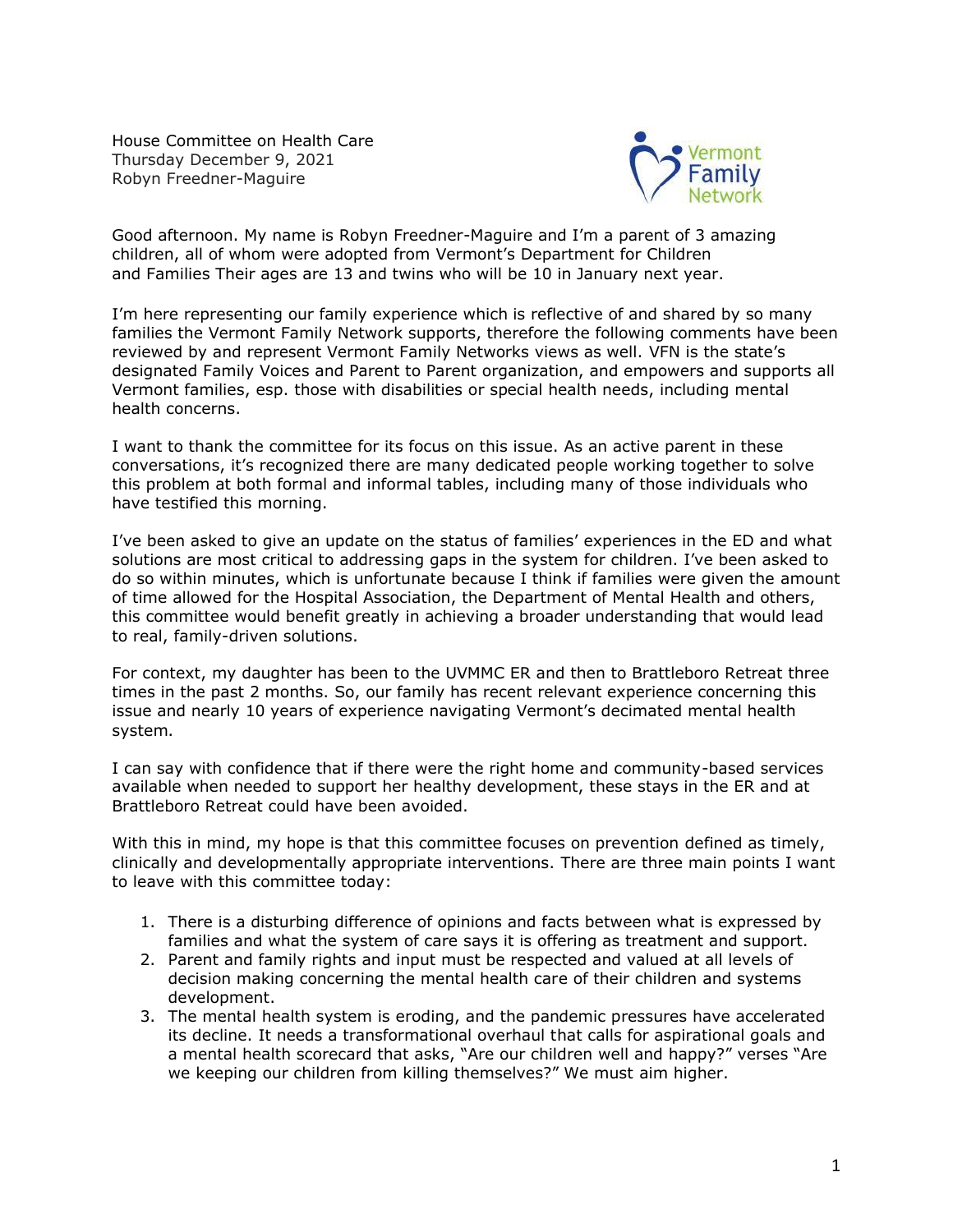To begin, our family has what people in the system of care referred to as "wrap around services" meaning that we are supposed to have a full complement of the right services or treatment options to help our daughter. But, what is articulated in her ACT 264 Coordinated Services plan has not been effectively implemented for years because the system is decimated, and services do not exist. So, we continue to cycle between the ED and the Retreat, and my daughter continues to struggle mightily, as does our family. And she is a fighter and we're a strong family, she is not getting better because we can't access prevention treatment and supports.

Examples of this include:

- We searched for a family therapist for over a year, however, nobody is available and we have not received any calls after being on several waitlists for over a year.
- The specialized services agency, NFI, does not provide DBT-C services to children under the age of 12. It is difficult to understand how DBT-C, an evidence-based approach to therapy, is exclusive to older children when we know it has the best impact during the early years. And, searching outside of the system of care, I called over 15 people. Only 4 or 5 called me back to say they're not taking new clients, one said maybe and then I never heard from her again despite follow-up calls.
- We've been on the waitlist for a therapeutic foster home for respite care for my daughter for 3 years. NFI is unable to recruit Vermonters for this program. Why is this even considered by the state or NFI as an actual resource? Perhaps those funds should be reallocated to hire respite staffing and develop day programs or unlocked residential treatment programs.

On the second point, the system's lack of respect for parents as both the experts about our children and having the ability to participate in the decision making around our children's care is pervasive. The most egregious is the Case Review Committee created by the State Interagency Team.

As parents, we have made the very difficult, but right decision, that our daughter needs residential treatment. The local team we work with agrees. However, we must go through the humiliating and arduous process of completing an application that goes to the CRC where a group of people whose names we don't even know, despite our multiple requests for transparency, talk about my daughter, her needs and my family. My wife and I are relegated to sitting on the sidelines while a "parent representative" speaks on behalf of our family. This is a person who doesn't know us - at all. And the only active participation in this process - which takes more than the promised 2 weeks - is to accept or appeal the final decision. Parents should have the right to be in that room and to speak for themselves and their children. Parents should have the right to know who will participate in the decision and why they're involved. Parents should have the right to readily access all materials, notes and information. We need to take a good look at how LIT, SIT and CRC are engaging parents, and whether their decisions are helping to create better outcomes for children, families, and the overall system of care. We need to look again at what Act 264 was meant to accomplish.

Lastly, Vermont's mental health system is decimated and needs a transformational overhaul that takes family experiences into account, not just financial and workforce considerations. I don't say that lightly. I've spoken with dozens of families and it's clear that many of us are experiencing a cycle of crisis. The virtual non-existence of home and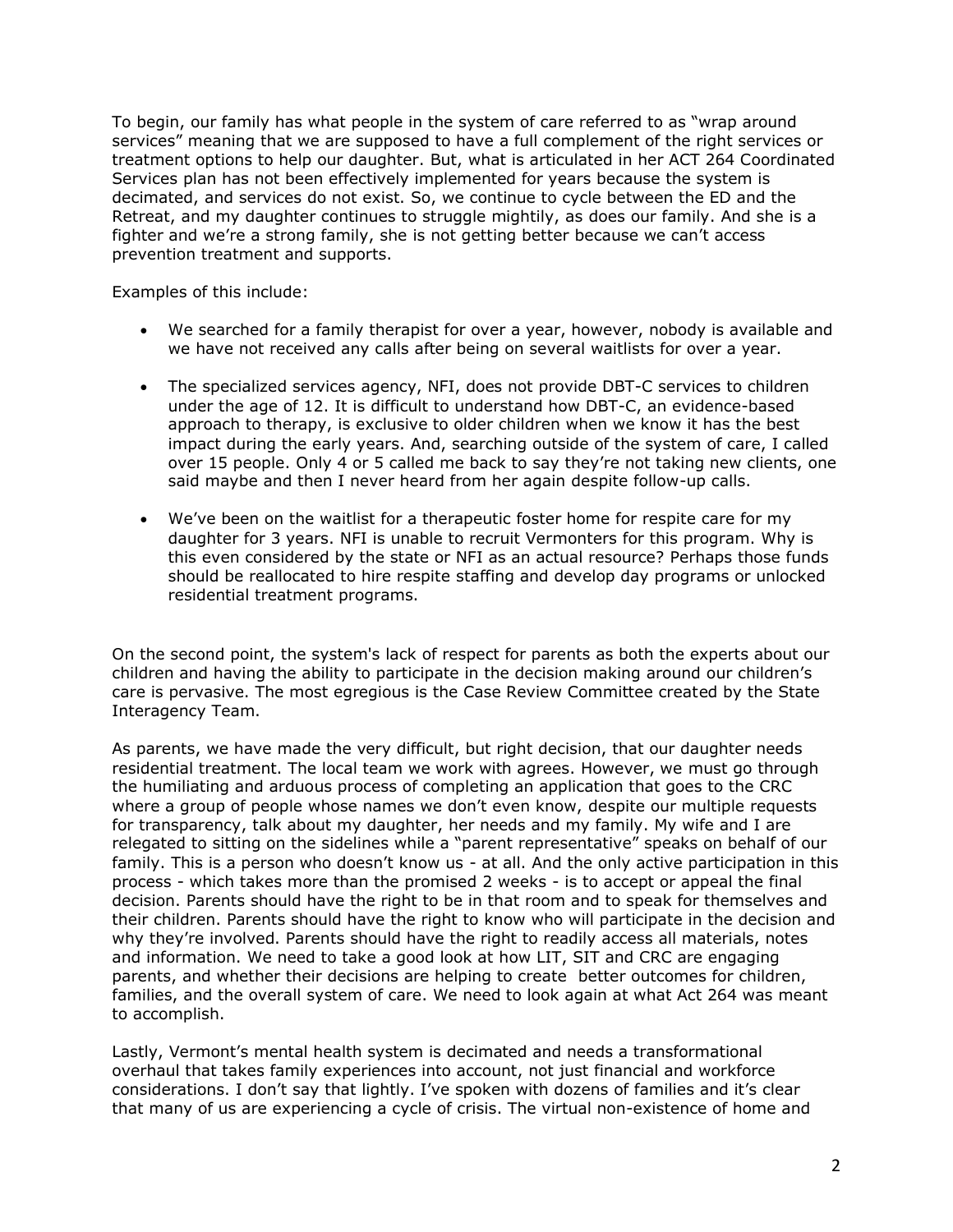community-based services - which are prevention services - combined with a lack of clear understanding of the real experiences of families trying to help their children has yielded the moment we are living today. And let me underscore that it's been hugely impacted by the pandemic, but this tragic situation has been years in the making.

In closing, because the focus on this hearing is on the long waits in the emergency room department and we have had several recent stays at UVMMC's ER recently, I've attached a brief description of our experience to provide this committee with more insight. Importantly, when my daughter was five, she had to go to UVMMC's ER for the first time. It was terrifying for her and our family as the climate and physical environment was unwelcoming, certainly was not trauma informed and there seemed to be little to no support for patients with mental health needs, especially children. The constant threat of chemical sedation was ever present when at the same time, there was zero – zero – supports for children. I am really relieved to share that we have seen a difference in the UVMMC's ER that from my best estimation, is thanks to the leadership of the ER staff.

I know from our time there and from having the ability to participate in a few meetings with some of the team as a result that there is a dedicated group of physicians, nurses and social workers and others who are diligently working for better integration of trauma-informed care and supports for mental health needs. To name a few specifically, I applaud Dr. Anthoni Pulcini who testified earlier today, Dr. Mark Bisanzo, and Dr. Haley McGowen for their leadership, commitment and above all else – care of patients.

I fear however, that there is not enough wind in their sails by the leadership of UVMMC. Admittedly, it's a sensitive that I have out of frustration, frustration that is shared by so many families that UVMMC has not made a real and concrete commitment to supporting children right here, in our state, who have mental health challenges. Two examples of this are the lack of consideration for the mental health needs of young children in the development of a pediatric emergency room and the inability of patients to access CVHP. I raise this because it's significant.

UVMMC's features their pediatric ER and I have no idea what they're talking about. My daughter has been in the same ER as any patient entering that building and when she was moved to a private room in her final 2 days of her last stay, I suspect it was designed for patients who have mental health issues. It was a bed, a chair and four walls. No space for physical movement. No TV. Nothing that would indicate that it was geared toward children.

Regarding CVHP, I urge this committee to gain a more comprehensive understanding of its use as a resource for families. Of the number of children under the age of 12 who enter the ER and are referred to CVHP, how many are accepted? And please dig deeper. It's held up as a resource and I suspect that it's in name only.

Neither of those examples lay at the feet of Dr. Pulcini, Bisanzo or McGowen. It's from the top.

For more detail about our family's experience, please refer to the written document of concise bullet points.

I think you for your time.